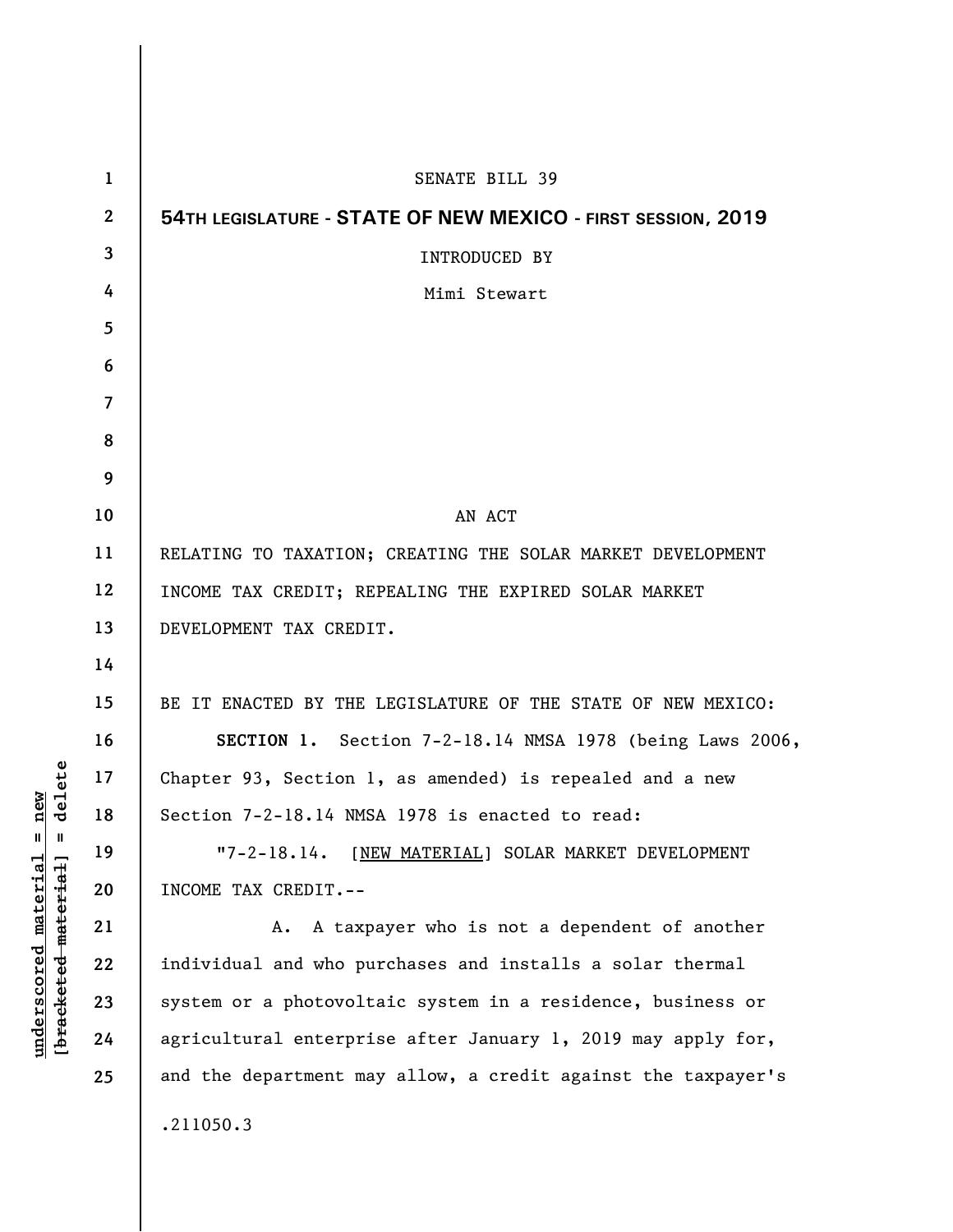tax liability imposed pursuant to the Income Tax Act in an amount provided in Subsection C of this section. The tax credit provided by this section may be referred to as the "solar market development income tax credit".

B. The purpose of the solar market development income tax credit is to encourage the installation of solar thermal and photovoltaic systems in residences, businesses and agricultural enterprises.

C. The department may allow a solar market development income tax credit of ten percent of the purchase and installation costs of a solar thermal or photovoltaic system.

D. The solar market development income tax credit shall not exceed six thousand dollars (\$6,000). The department shall allow a solar market development income tax credit only for solar thermal and photovoltaic systems certified pursuant to Subsection J of this section.

E. The department may allow a maximum annual aggregate of ten million dollars (\$10,000,000) in solar market development income tax credits per calendar year. Completed applications for the credit shall be considered in the order received by the department.

F. A taxpayer may claim a solar market development income tax credit for the taxable year in which the taxpayer purchases and installs a solar thermal or photovoltaic system.

 $- 2 -$ 

.211050.3

 $\frac{1}{2}$  intereted material = delete **[bracketed material] = delete**  $underscored material = new$ **underscored material = new**

**1** 

**2** 

**3** 

**4** 

**5** 

**6** 

**7** 

**8** 

**9** 

**10** 

**11** 

**12** 

**13** 

**14** 

**15** 

**16** 

**17** 

**18** 

**19** 

**20** 

**21** 

**22** 

**23** 

**24** 

**25**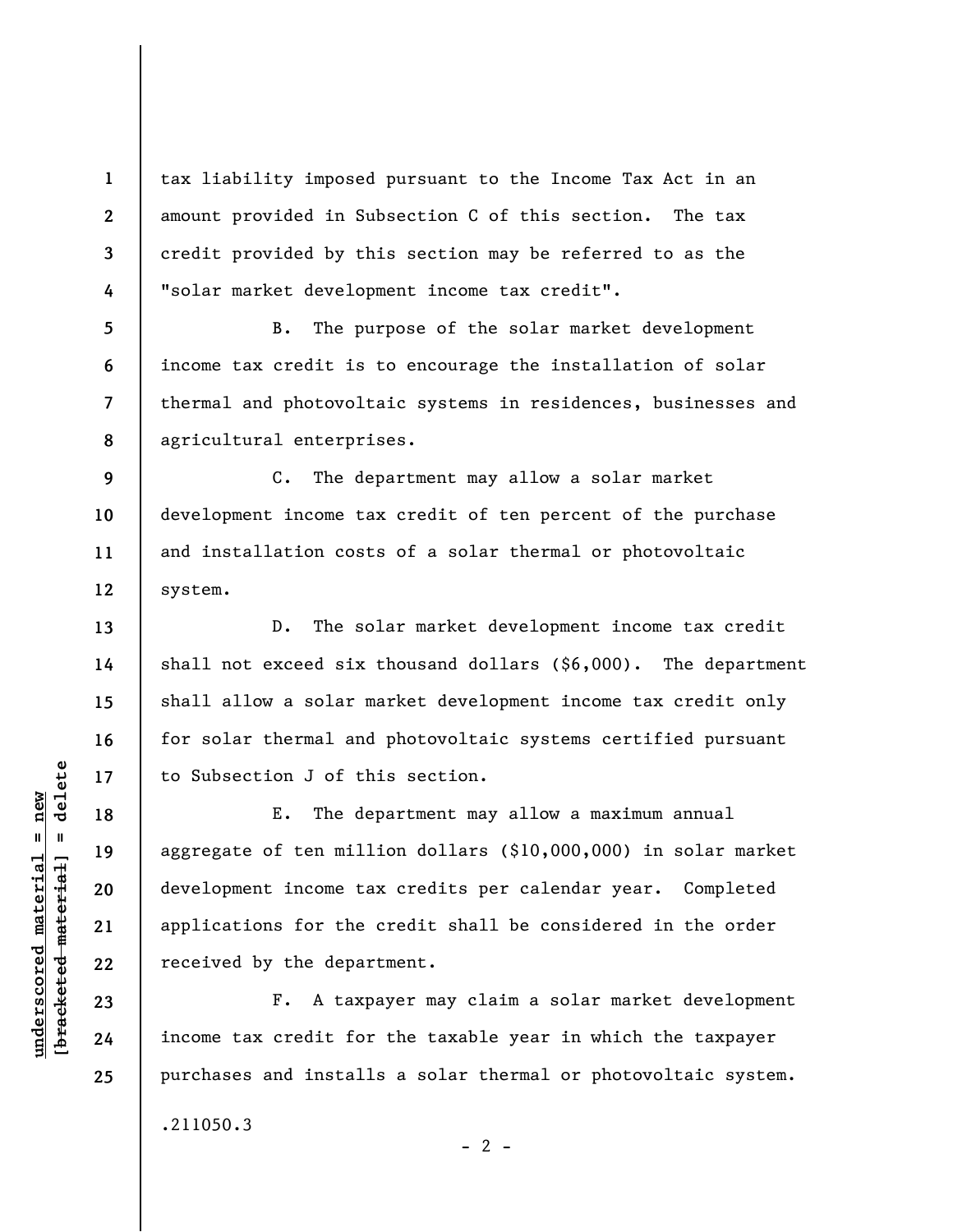To receive a solar market development income tax credit, a taxpayer shall apply to the department on forms and in the manner prescribed by the department within twelve months following the calendar year in which the system was installed. The application shall include a certification made pursuant to Subsection J of this section.

G. That portion of a solar market development income tax credit that exceeds a taxpayer's tax liability in the taxable year in which the credit is claimed may be carried forward for a maximum of five consecutive taxable years.

H. Married individuals filing separate returns for a taxable year for which they could have filed a joint return may each claim only one-half of the solar market development income tax credit that would have been claimed on a joint return.

I. A taxpayer may be allocated the right to claim a solar market development income tax credit in proportion to the taxpayer's ownership interest if the taxpayer owns an interest in a business entity that is taxed for federal income tax purposes as a partnership or limited liability company and that business entity has met all of the requirements to be eligible for the credit. The total credit claimed by all members of the partnership or limited liability company shall not exceed the allowable credit pursuant to this section.

J. The energy, minerals and natural resources .211050.3

 $-3 -$ 

 $\frac{1}{2}$  intereted material = delete **[bracketed material] = delete**  $underscored material = new$ **underscored material = new**

**25** 

**1** 

**2** 

**3** 

**4** 

**5** 

**6** 

**7** 

**8** 

**9** 

**10** 

**11** 

**12** 

**13** 

**14** 

**15** 

**16** 

**17** 

**18** 

**19** 

**20** 

**21** 

**22** 

**23** 

**24**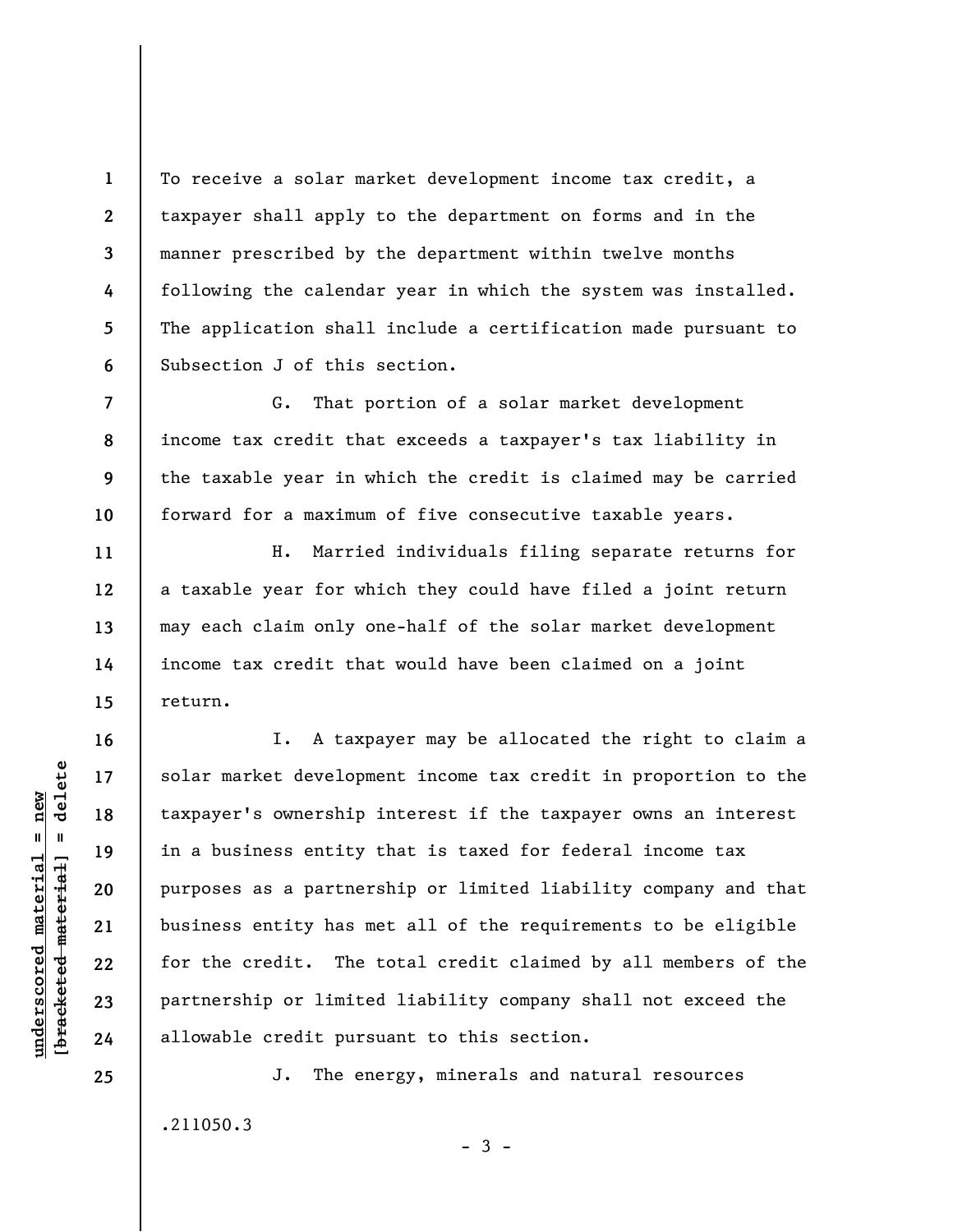**1 2 3 4 5 6 7 8 9 10**  department shall adopt rules establishing procedures to provide certification of solar thermal and photovoltaic systems for the purposes of obtaining a solar market development income tax credit. The rules shall address technical specifications and requirements relating to safety, code and standards compliance, solar collector orientation and sun exposure, minimum system sizes, system applications and lists of eligible components. The energy, minerals and natural resources department may modify the specifications and requirements as necessary to maintain a high level of system quality and performance.

K. A taxpayer allowed a tax credit pursuant to this section shall report the amount of the credit to the taxation and revenue department in a manner required by that department.

L. The taxation and revenue department shall compile an annual report on the solar market development income tax credit that shall include the number of taxpayers approved by the department to receive the credit, the aggregate amount of credits approved and any other information necessary to evaluate the credit. The department shall present the report to the revenue stabilization and tax policy committee and the legislative finance committee with an analysis of the cost of the tax credit and whether the tax credit is performing the purpose for which it was created.

M. As used in this section:

.211050.3

(1) "photovoltaic system" means an energy

 $\frac{1}{2}$  intereted material = delete **[bracketed material] = delete**  $underscored material = new$ **underscored material = new**

**11** 

**12** 

**13** 

**14** 

**15** 

**16** 

**17** 

**18** 

**19** 

**20** 

**21** 

**22** 

**23** 

**24** 

**25**